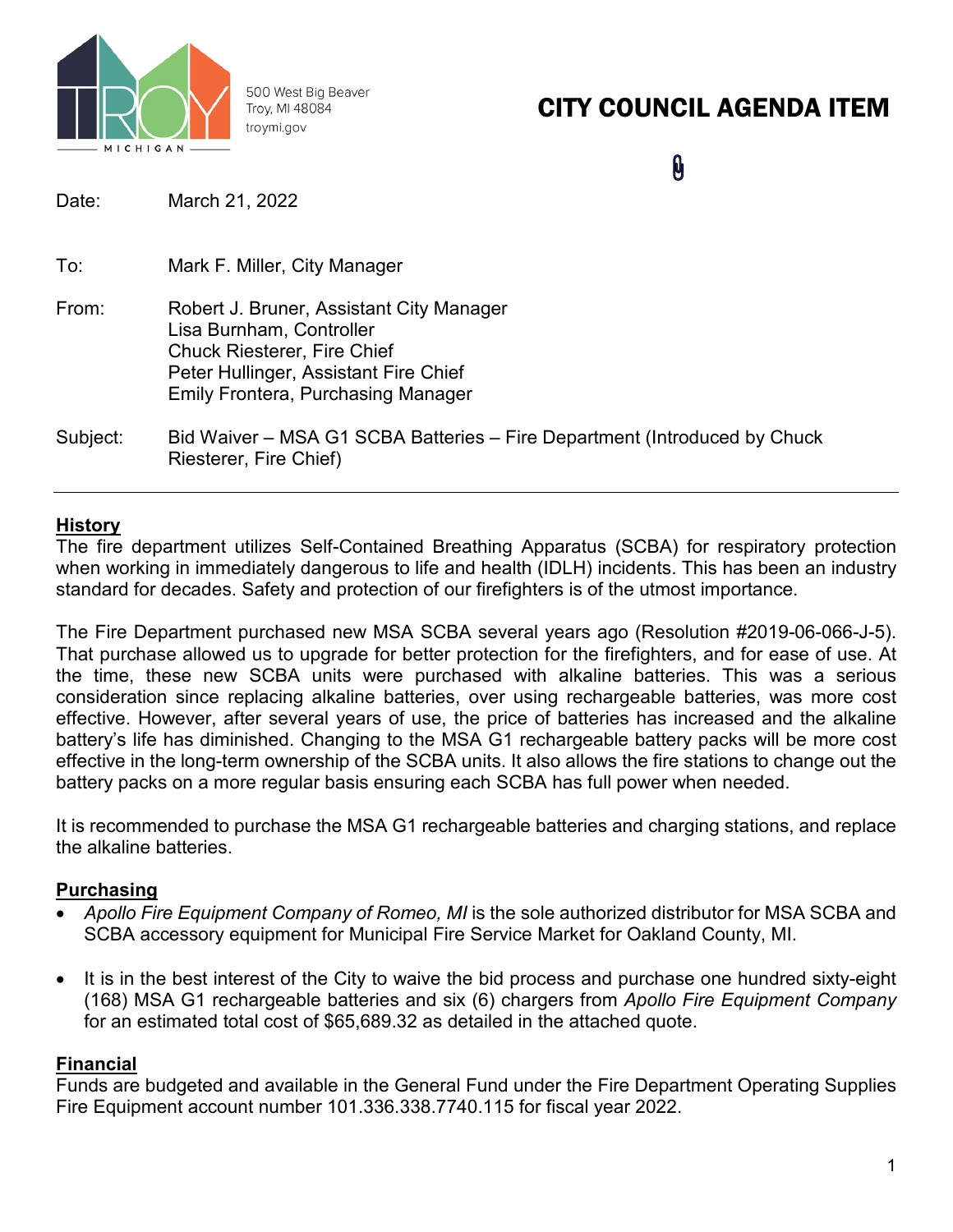

500 West Big Beaver Troy, MI 48084 troymi.gov

# CITY COUNCIL AGENDA ITEM

#### **Recommendation**

City management, in the best interest of the City, recommends that the bid process be waived and a contract be awarded to *Apollo Fire Equipment Company of Romeo, MI*, the sole authorized distributor of SCBA accessories for Oakland County, MI, for the purchase of the MSA G1 rechargeable batteries and chargers for an estimated total cost of \$65,689.32, as detailed in the attached quote.